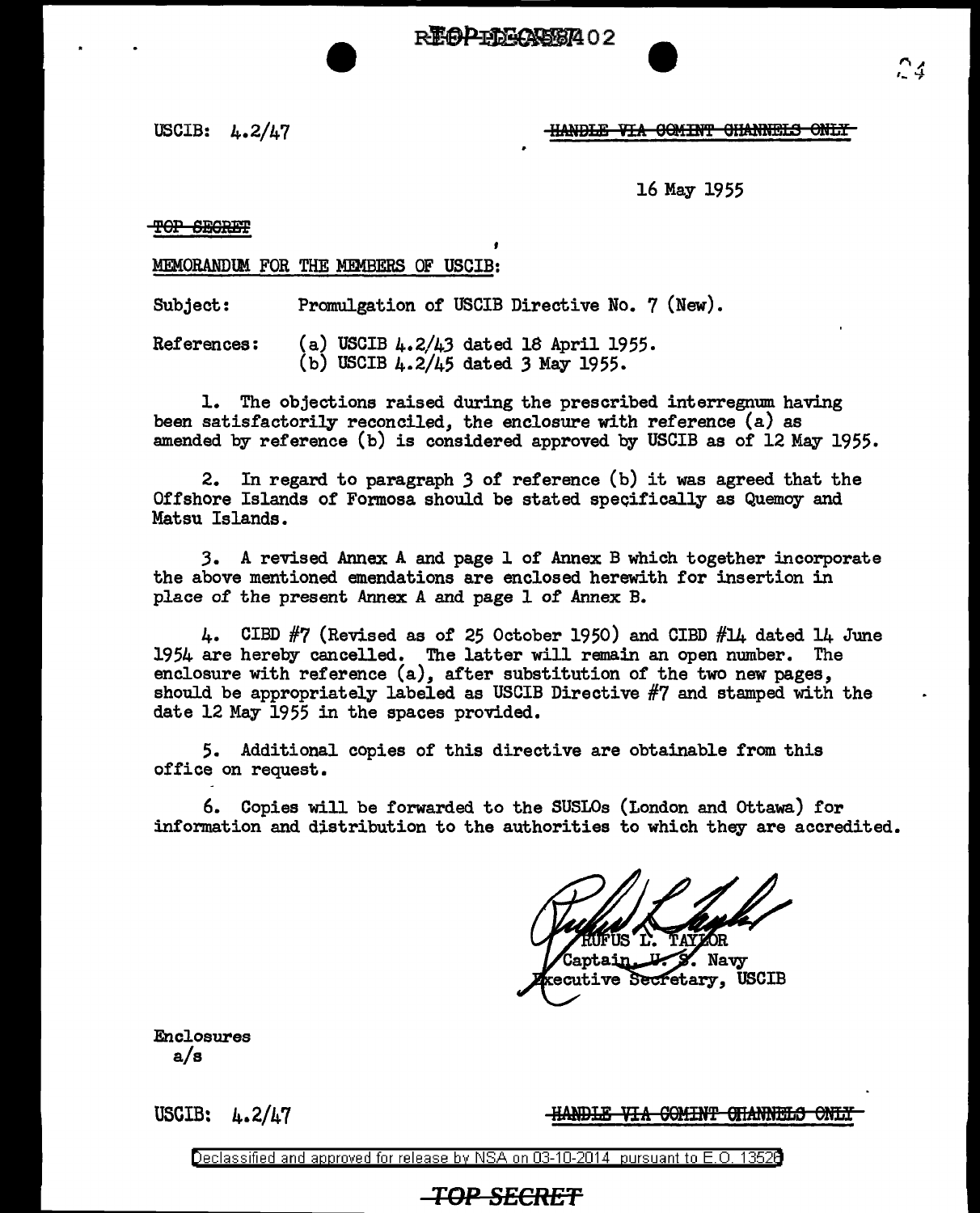REUP BEGRESS 102

<del>)P SECRET</del>

ANNEX A

## TO

## USCIB DIRECTIVE NO. 7

## **CURRENT EXAMPLES OF**

## SPECIFIC AREAS INVOLVING UNACCEPTABLE OR UNDUE RISK

### TO INDIVIDUALS HAVING KNOWLEDGE OF CURRENT VALUE ABOUT COMINT

- 1. Areas involving unacceptable risk:
	- a. Iron Curtain countries -
		- (1) **USSR**
		- $\left( 2\right)$ Korean Democratic Peoples Republic (North Korea)
		- Chinese Peoples Republic (China)
		- Tibet
		- Outer Mongolia
		- Estonia
		- Latvia
		- (4)。<br>(らら?。<br>(ら) Lithuania
		- Poland
		- (10 Czechoslovakia
		- $11^{\circ}$ German Democratic Republic (East Germany)
		- Hungary

궾

- Rumania
	- Bulgaria
	- Albania
	- (16) North Viet Nam
- b. Communist dominated zones -
	- $(1)$ Porkkala Area of Finland
	- (2) Soviet Sector of Berlin
	- (3)<br>(4) Soviet Sector of Vienna
	- Soviet Zone of Austria
- .c. Other areas None
- 2. Areas involving undue risk:
	- a. U.S., British and French Sectors of Berlin
	- b. U.S., British, French and International Sectors of Vienna
	- Yugoslavia  $c_{\bullet}$
	- d. Macao
	- The Associated States (Indo China)  $\Theta_{\bullet}$
	- f. Quemoy and Matsu Islands
- SECCOM shall review this list not less than semi-annually with a  $3.$

view to recommending appropriate revisions.

# <del>-TOP SECRET</del>